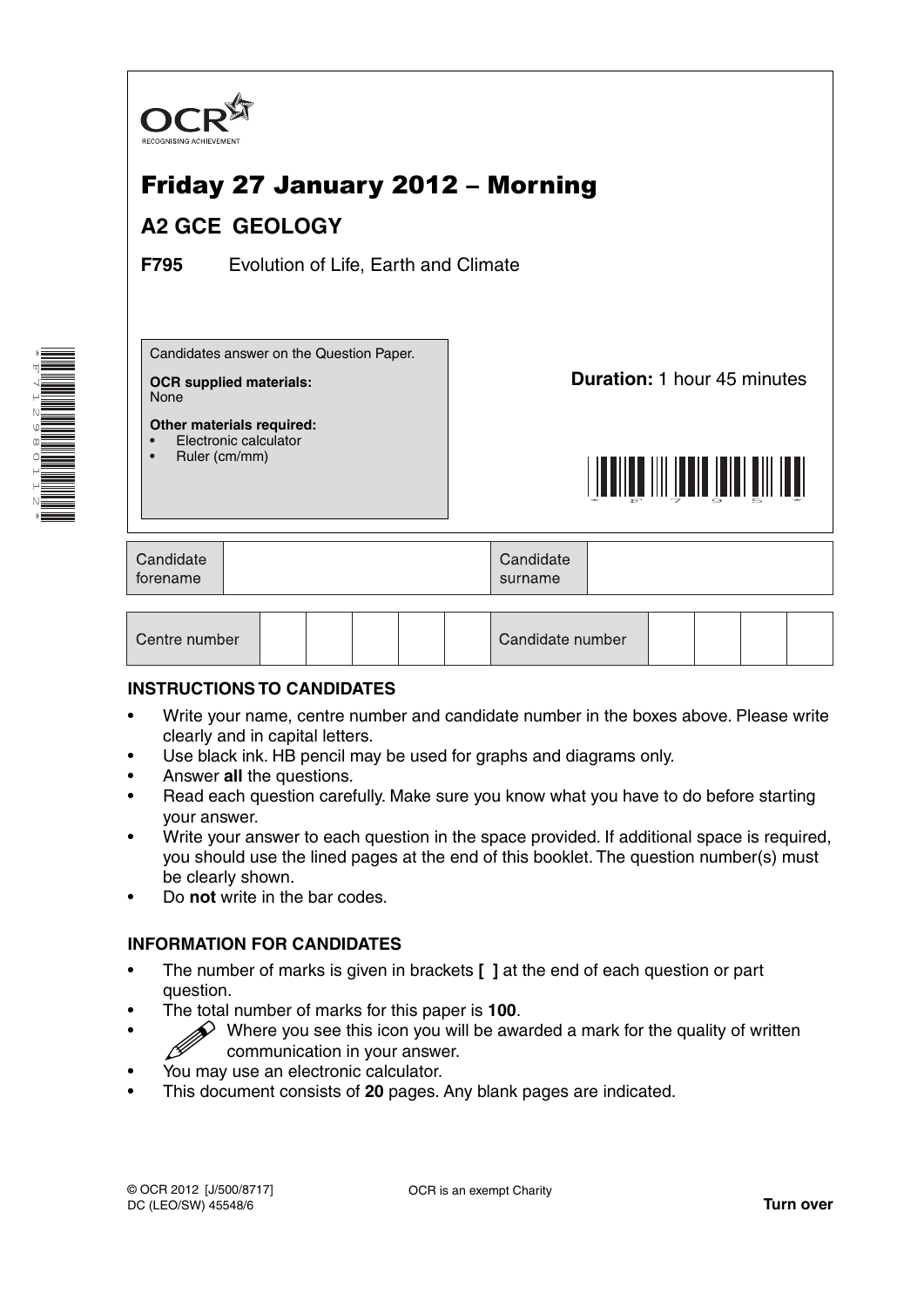**1** Fossils **A**, **B**, **C** and **D** are members of different groups of fossils.



 **(a) (i)** Identify the groups for each of the fossils above.

| fossil | group |
|--------|-------|
|        |       |
| в      |       |
| C      |       |
|        |       |

**[4]**

 **(ii)** Label the morphological features **1** to **5** on fossils **A** and **D**.

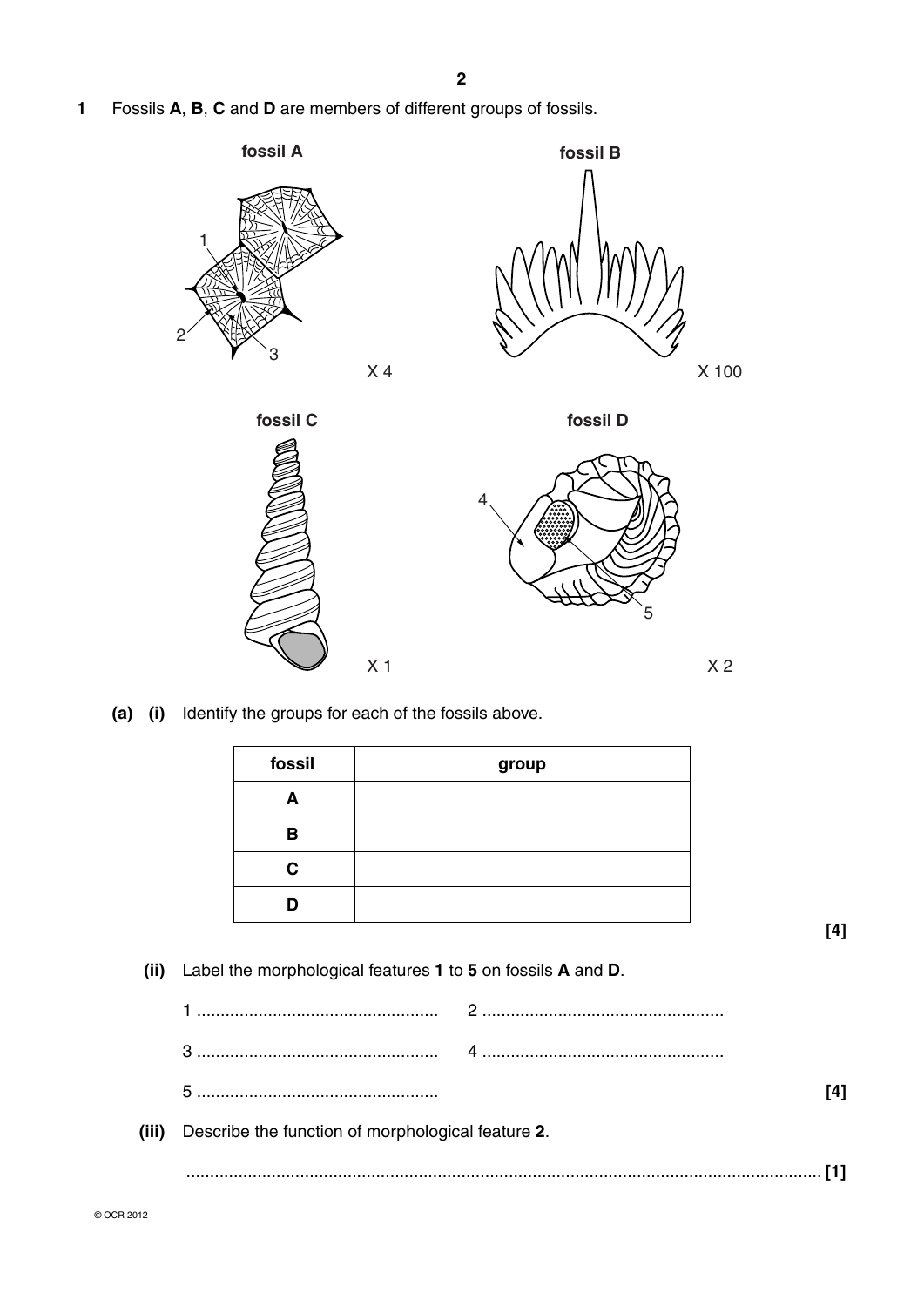|            | J                                                                                                        |       |
|------------|----------------------------------------------------------------------------------------------------------|-------|
| (iv)       | State the composition and function of fossil <b>B</b> .                                                  |       |
|            |                                                                                                          |       |
|            |                                                                                                          | [2]   |
| (v)        | Clearly label two morphological features on fossil C.                                                    | $[1]$ |
| (vi)       | Describe the environment in which fossil C lived.                                                        |       |
|            |                                                                                                          |       |
|            |                                                                                                          |       |
| (vii)      | Giving two pieces of evidence, deduce the probable mode of life of fossil D.                             |       |
|            |                                                                                                          |       |
|            |                                                                                                          |       |
|            |                                                                                                          |       |
|            |                                                                                                          |       |
|            |                                                                                                          |       |
| (b)<br>(i) | In the space below, draw a labelled diagram to show a pedically attached brachiopod in<br>life position. |       |
|            |                                                                                                          |       |
|            |                                                                                                          |       |
|            |                                                                                                          |       |
|            |                                                                                                          |       |
|            |                                                                                                          |       |
|            |                                                                                                          |       |
|            |                                                                                                          | [2]   |
| (ii)       | Explain how brachiopods filter feed using a lophophore.                                                  |       |
|            |                                                                                                          |       |

Turn over

[Total: 19]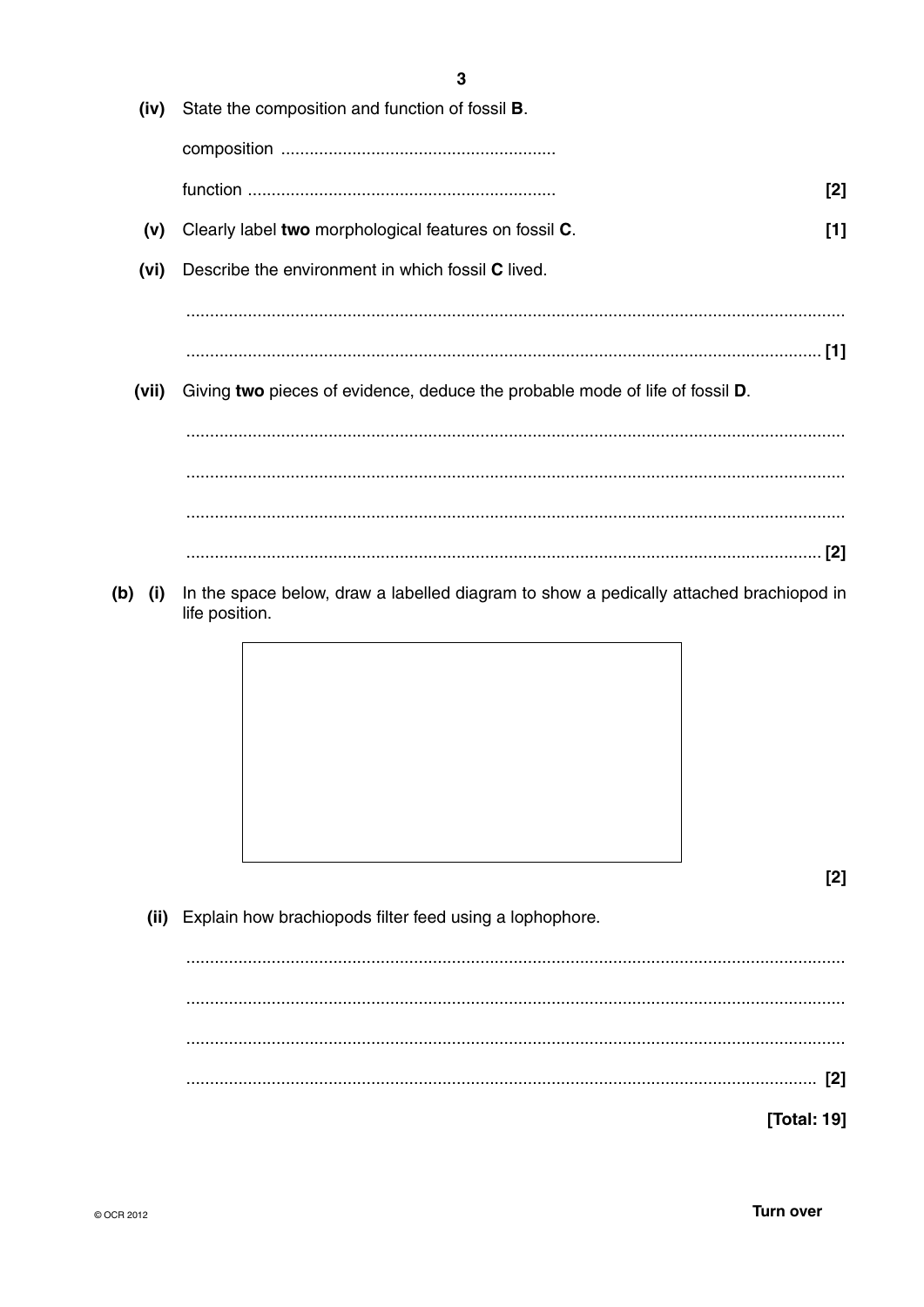**2 (a)** The table below shows information about fossils and the different ways they can be preserved.

Complete the first column of the table by matching the correct term to its description. Choose terms from the list below.

| amber        | body fossil |            | carbonisation                                                                                                   |             | diagenesis   |
|--------------|-------------|------------|-----------------------------------------------------------------------------------------------------------------|-------------|--------------|
| pyritisation | replacement |            | silicification                                                                                                  | tar         | trace fossil |
| term         |             |            |                                                                                                                 | description |              |
|              |             |            | sulfur bacteria on the sea floor react with iron in the<br>environment and iron minerals replace shell material |             |              |
|              |             | fragmented | hard parts of skeletons which may be whole or                                                                   |             |              |
|              |             |            | organisms are trapped in black sticky material,<br>excluding oxygen and stopping decay                          |             |              |
|              |             |            | material is dissolved atom by atom and substituted<br>with another mineral                                      |             |              |
|              |             |            | changes within the sediment after burial,<br>accelerated by moving groundwater                                  |             |              |
|              |             |            | organisms are trapped in resinous material,<br>excluding oxygen and stopping decay                              |             |              |
|              |             |            |                                                                                                                 |             |              |

 **(b)** In the space below, draw annotated diagrams to show how internal and external moulds and casts of fossils are formed.

**[5]**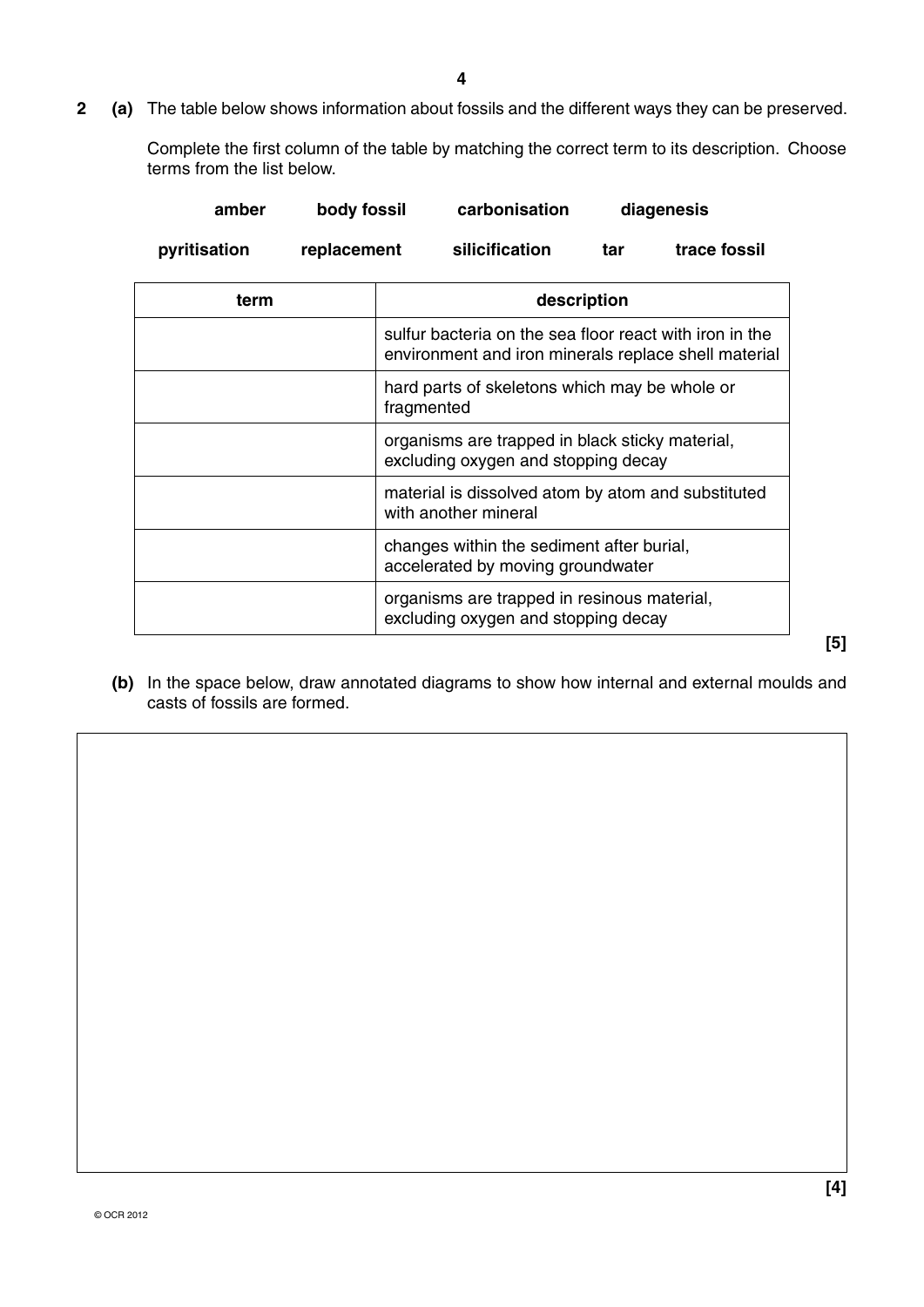(c) Explain how transport distance, particle size and diagenesis can affect the quality of preservation in a fossil.

(d) Fossils E and F are trace fossils.

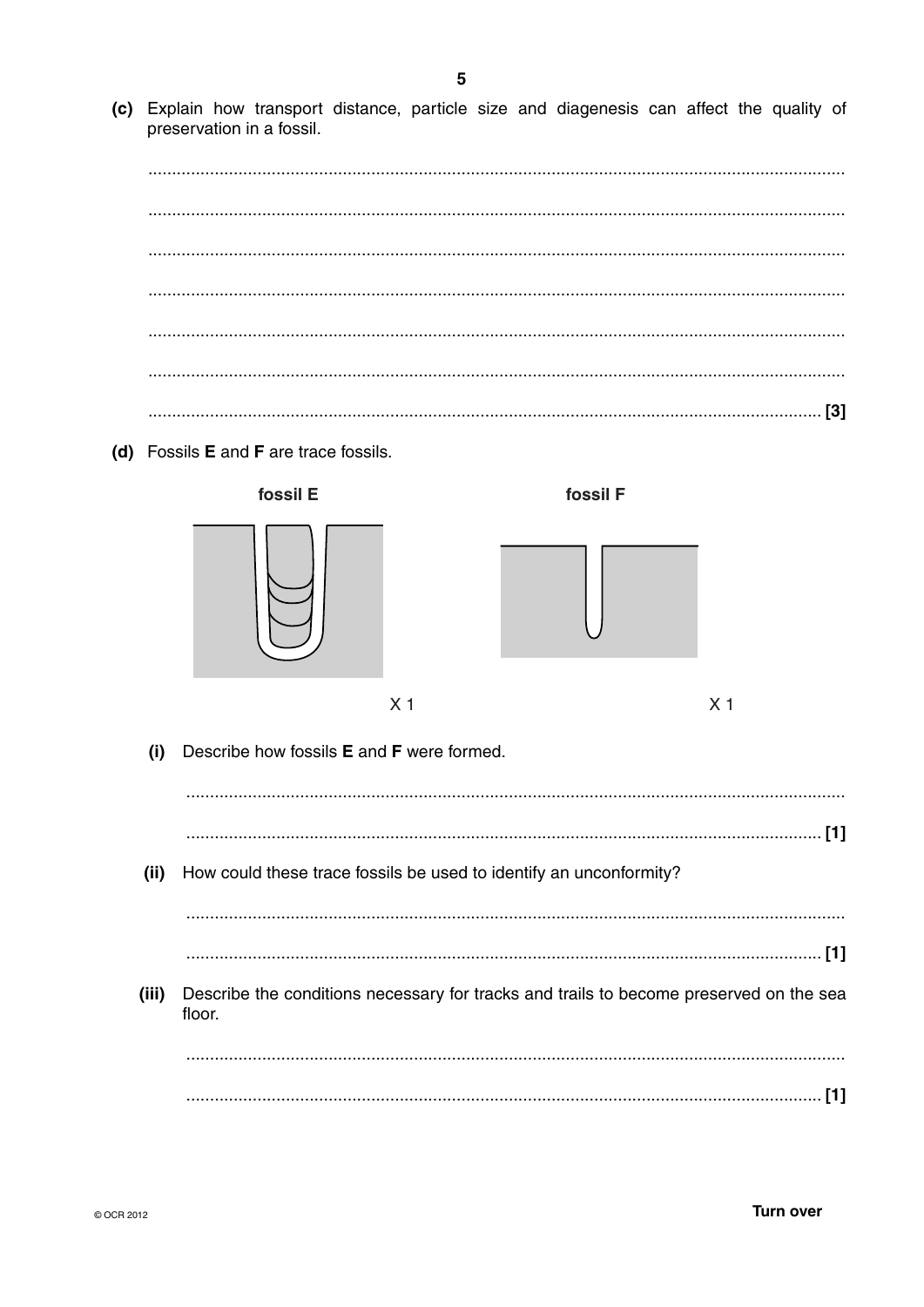as species A to F. Bed 5 B A Bed 4 F Bed 3  $\mathsf{c}$  1 D Bed<sub>2</sub> Е Bed 1 (i) Which is the best zone fossil? Explain your answer. (ii) Which bed is most clearly defined in terms of the fossil ranges? Explain your answer.  $(iii)$ Describe Bed 2 in terms of the ammonite assemblage. (f) Explain why the fossil record is incomplete. [Total: 21]

(e) A series of Jurassic strata in Yorkshire have been logged and the ammonite fauna recorded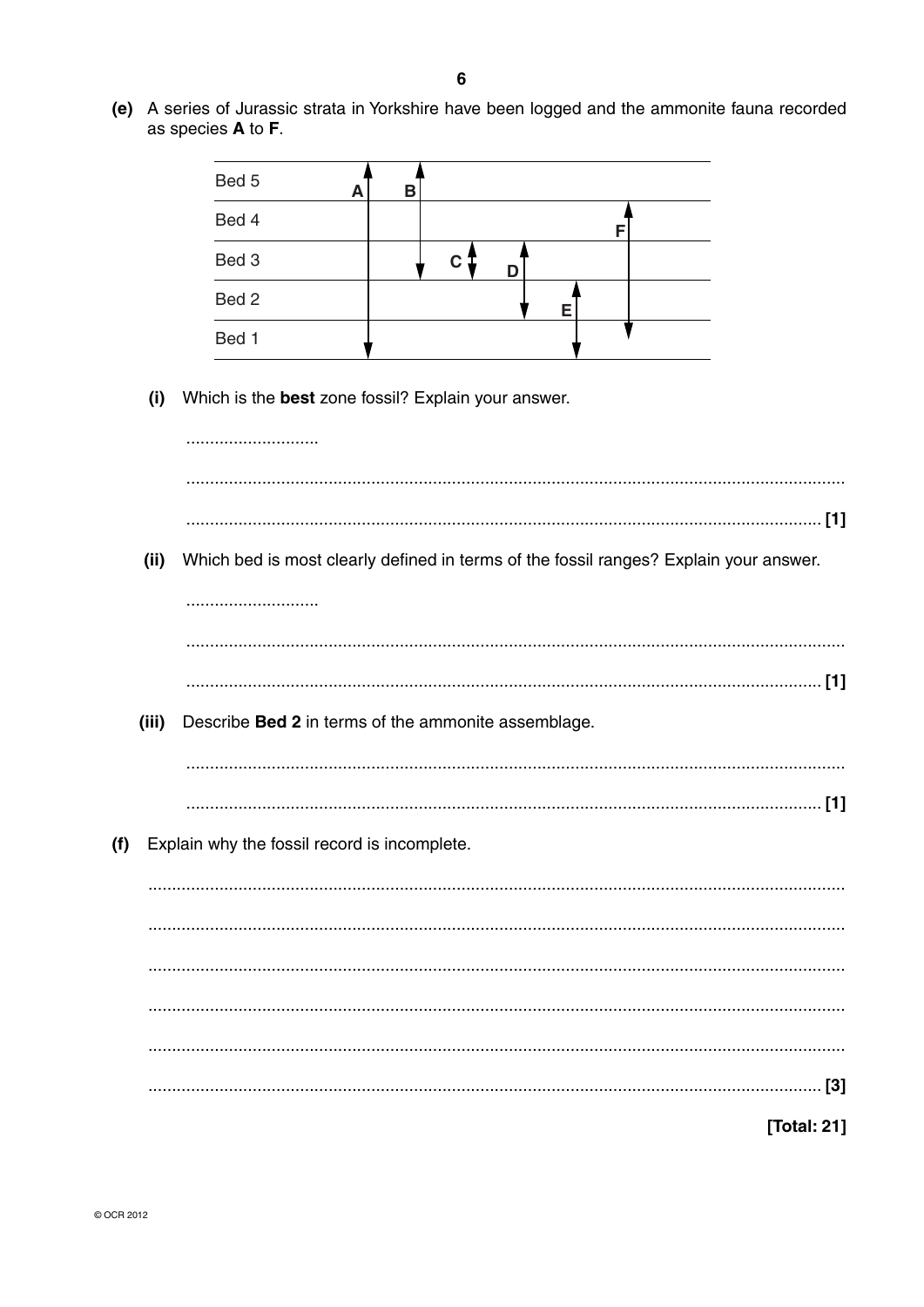**BLANK PAGE**

## **PLEASE DO NOT WRITE ON THIS PAGE**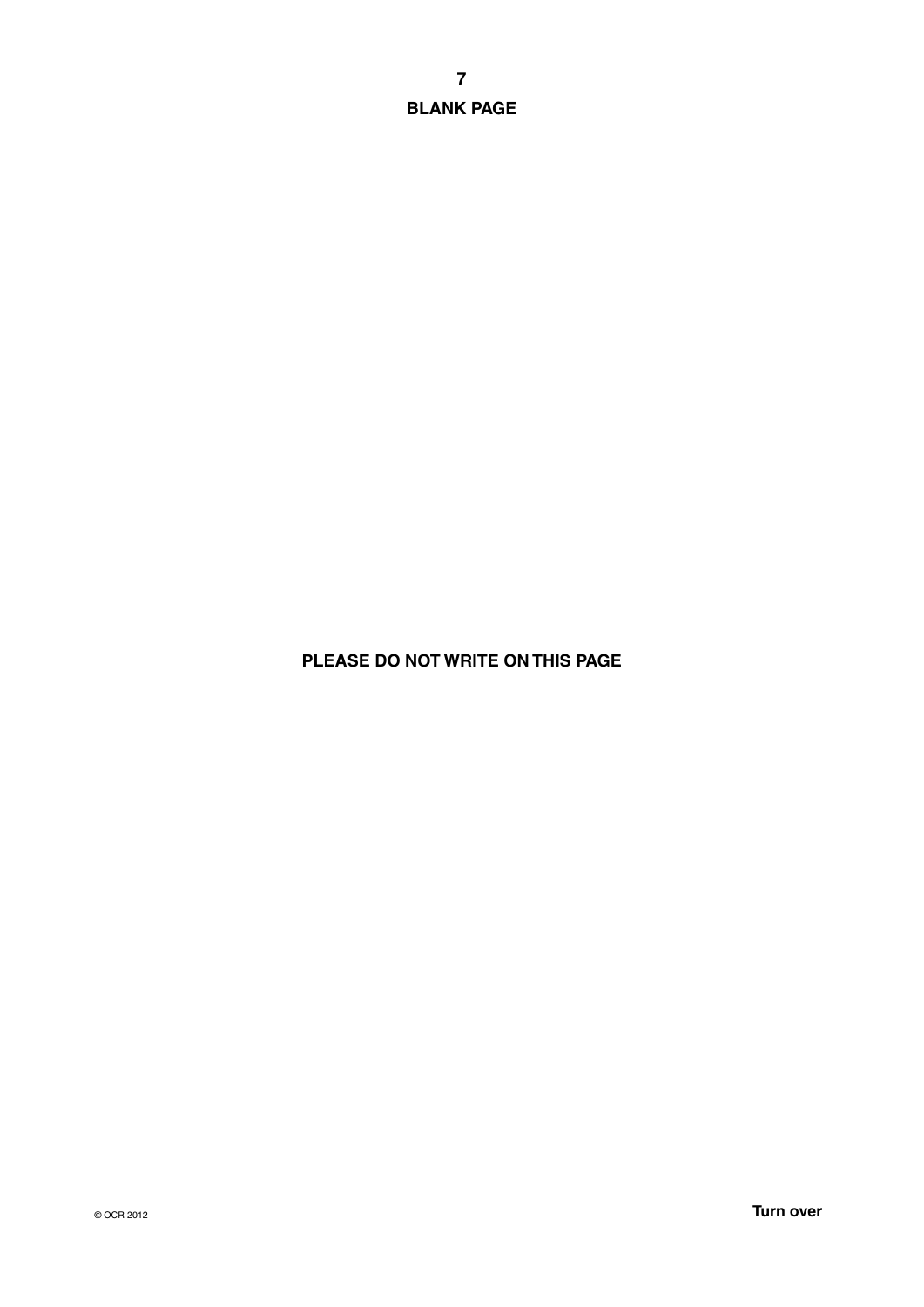$\mathbf{3}$ (a) The fossil fragments below belong to extinct organisms from the Carboniferous period.



Describe the environment of deposition that allowed the preservation of these plant  $(i)$ fragments.

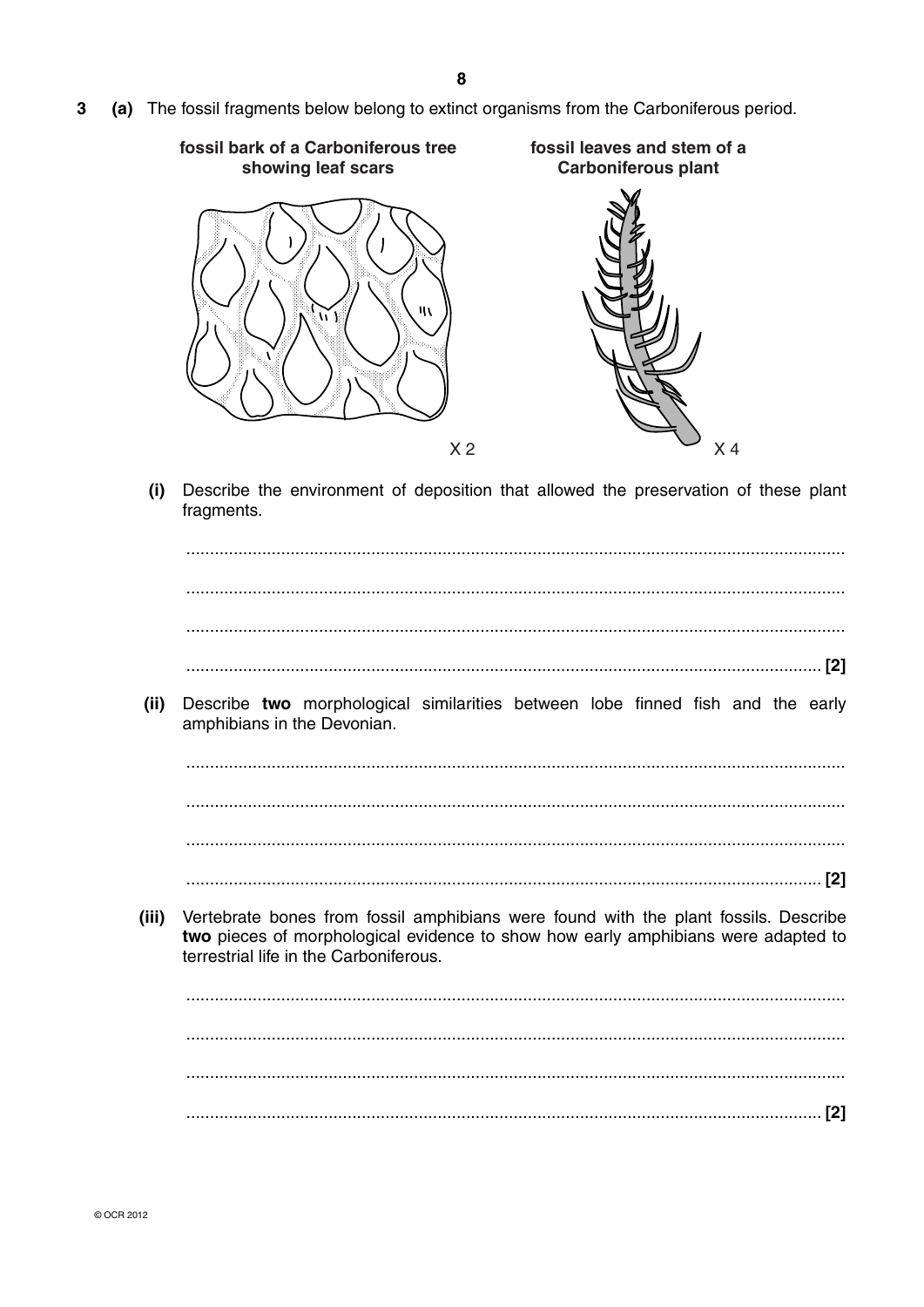- (b) Large forests covered much of the UK during parts of the Carboniferous period. The climate during this time has been interpreted as different from today.
	- (i) Explain how the following observations about these plants can give us evidence that the palaeoclimate was different during the Carboniferous compared to today:

|     |      | absence of tree rings                                                                                                                        |
|-----|------|----------------------------------------------------------------------------------------------------------------------------------------------|
|     |      |                                                                                                                                              |
|     |      |                                                                                                                                              |
|     |      | growth of up to 40m high.                                                                                                                    |
|     |      |                                                                                                                                              |
|     |      |                                                                                                                                              |
|     | (ii) | State the climate of the UK during the Carboniferous period.                                                                                 |
|     |      | $[1]$                                                                                                                                        |
| (c) |      | Give two other pieces of evidence that suggest that the palaeoclimate was different during<br>the Carboniferous period. Explain your answer. |
|     |      |                                                                                                                                              |
|     |      |                                                                                                                                              |
|     |      |                                                                                                                                              |
|     |      |                                                                                                                                              |
|     |      | $[2]$                                                                                                                                        |
|     |      | [Total: 11]                                                                                                                                  |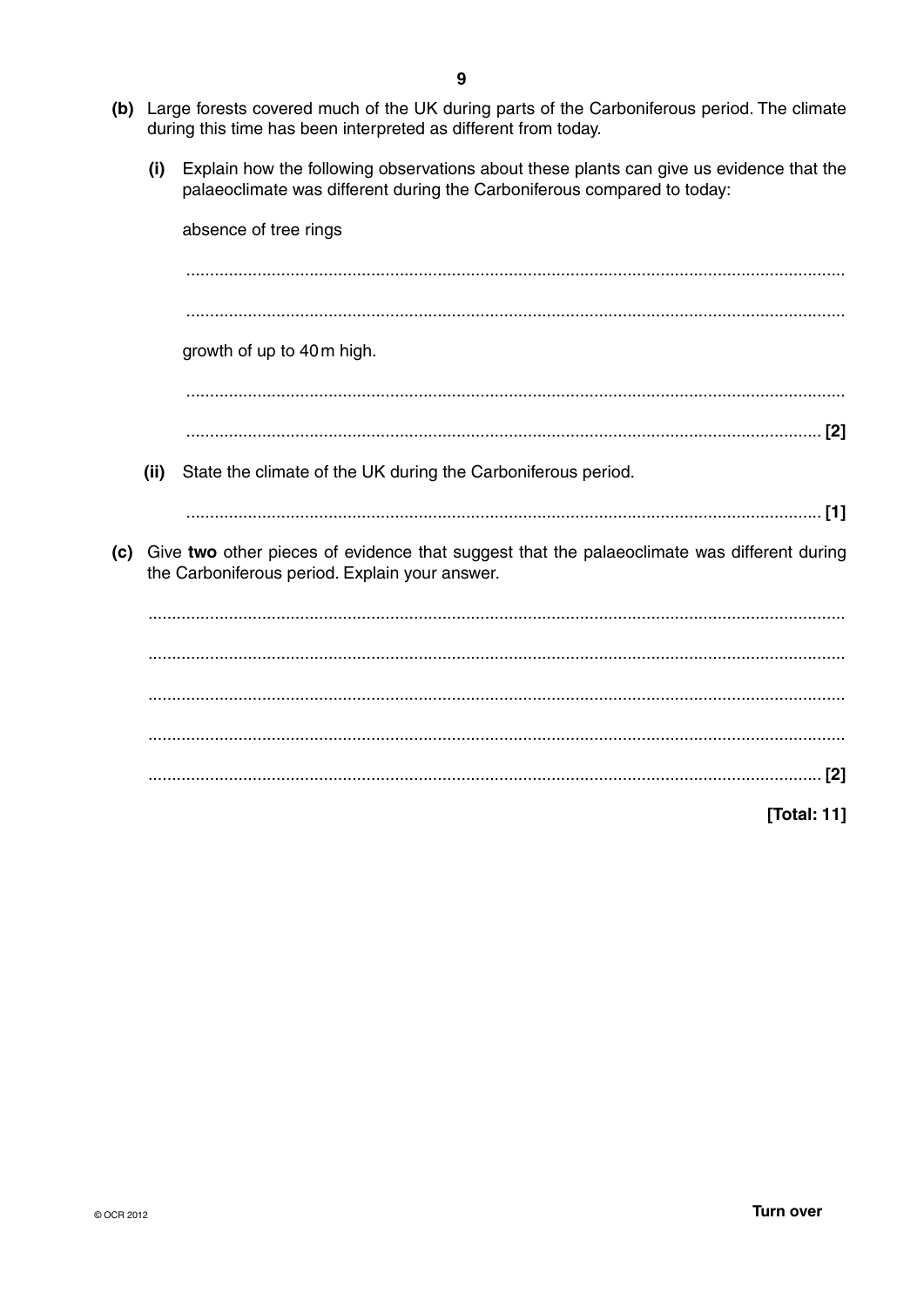**4 (a)** The table below shows the results of sampling in a series of beds at close intervals. The samples were analysed for their iridium content. The beds investigated were a series of limestone and sandstone beds with one thin clay layer.

| distance from the<br>base of the<br>section (cm) | iridium content<br>(parts per billion) | distance from the<br>base of the<br>section (cm) | iridium content<br>(parts per billion) |
|--------------------------------------------------|----------------------------------------|--------------------------------------------------|----------------------------------------|
| 0                                                | 0.3                                    | 11                                               | 6.0                                    |
| 3                                                | 0.2                                    | 13                                               | 3.5                                    |
| 6                                                | 0.7                                    | 18                                               | 0.9                                    |
| 8                                                | 8.0                                    | 21                                               | 0.5                                    |
| 9                                                | 11.0                                   | 24                                               | 0.3                                    |
|                                                  |                                        |                                                  |                                        |



- **(i)** Plot the data on the graph paper above. Draw an appropriate curve of best fit. **[2]**
- **(ii)** Draw a line on the graph to show where a mass extinction event occurred. **[1]**
- **(iii)** Background levels of iridium are approximately 0.3 to 0.5 ppb or less. Suggest and explain the source of the raised levels of iridium in this section.

 ........................................................................................................................................... ........................................................................................................................................... ........................................................................................................................................... ...................................................................................................................................... **[2]**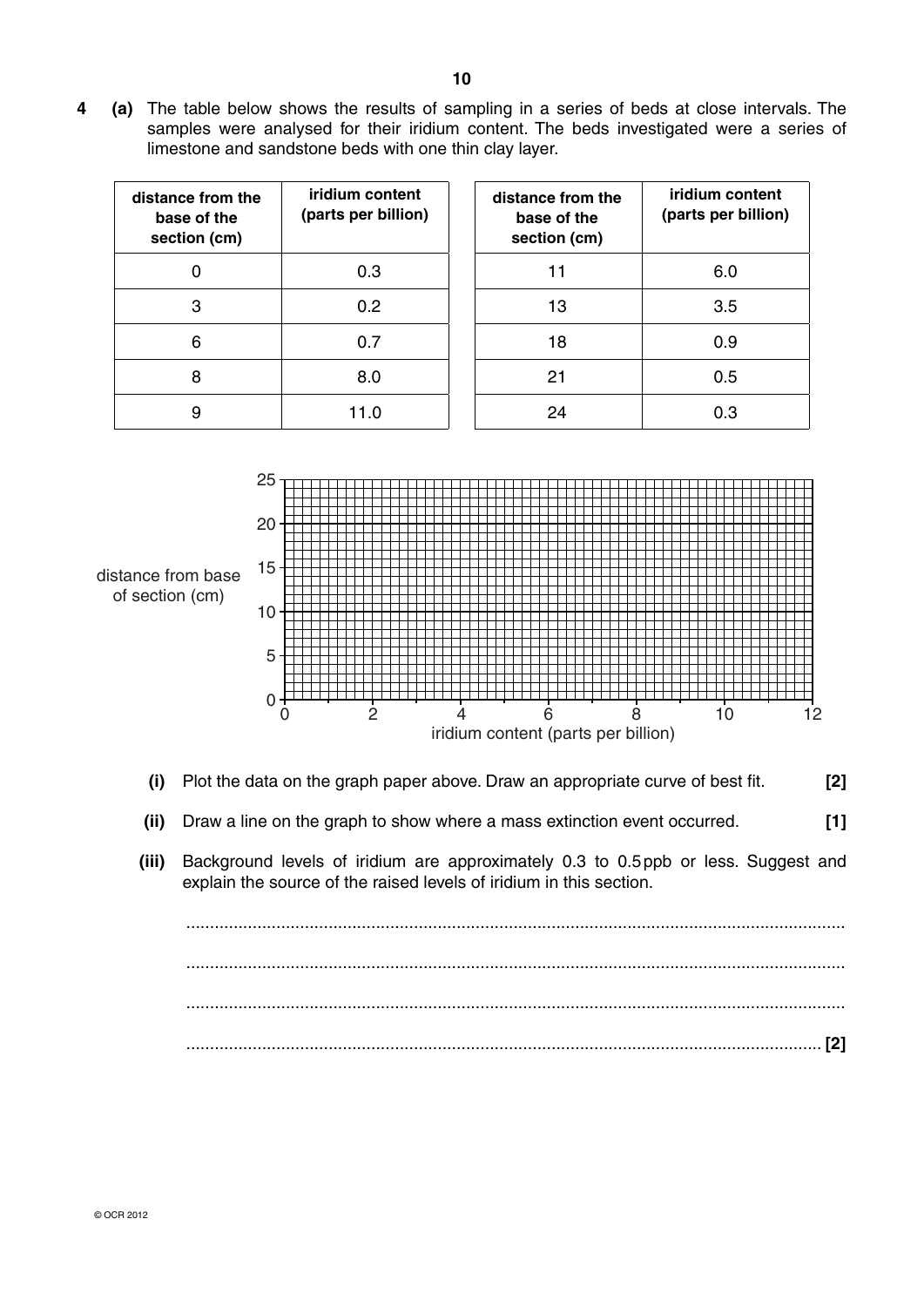(b) There is no iridium anomaly at the Permo–Triassic boundary. This mass extinction is possibly due to large-scale volcanic activity. Describe and explain how the volcanic activity could have caused a mass extinction. (c) Choose two methods of relative dating that can be used to date rocks. For each method describe and explain how it is used.  $(d)$  (i) Sequences can be correlated from one area to another using rocks. State the name of this type of correlation. Define the term diachronous rocks. Explain one problem of diachronous rocks when  $(ii)$ correlating between two different geographical areas. [Total: 15]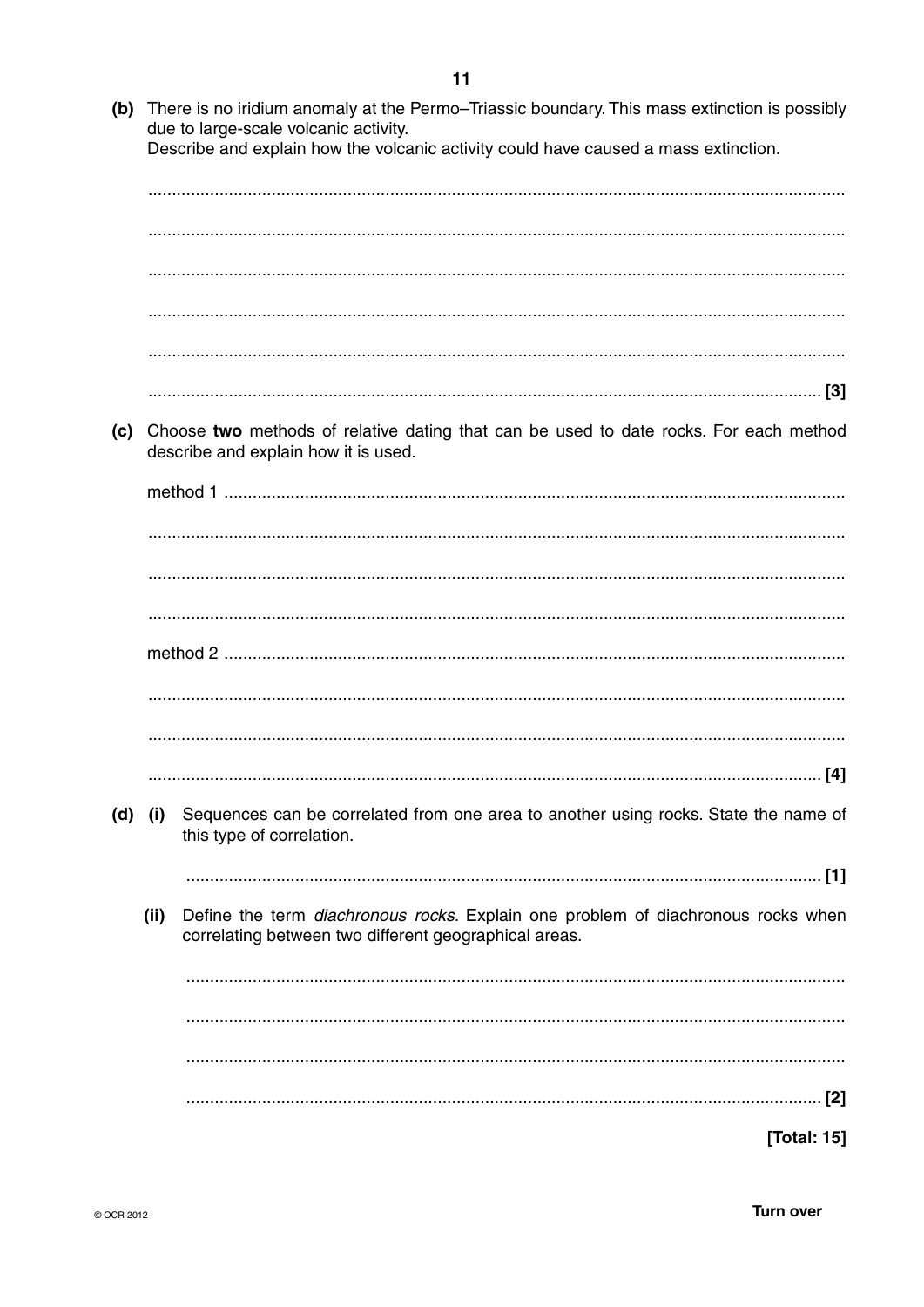- **5 (a)** The table below shows statements that may be true or false about bivalves.
	- **(i)** Complete the table by circling the correct response in each case, either true or false.

| features                                                         |      | options |
|------------------------------------------------------------------|------|---------|
| has two identical valves, left and right                         | true | false   |
| does not have a foot                                             | true | false   |
| has a ligament to hold the valves closed                         | true | false   |
| bilaterally symmetrical about a medial plane of<br>symmetry      | true | false   |
| is composed of calcium carbonate                                 | true | false   |
| has a pallial line                                               | true | false   |
| has two teeth within the hinge apparatus of the<br>pedicle valve | true | false   |

**[4]**

- **(ii)** On the diagrams below label the following features:
	- adductor muscle scars
	- growth lines
	- pallial sinus
	- umbo





 $X1$  X1

**[2]**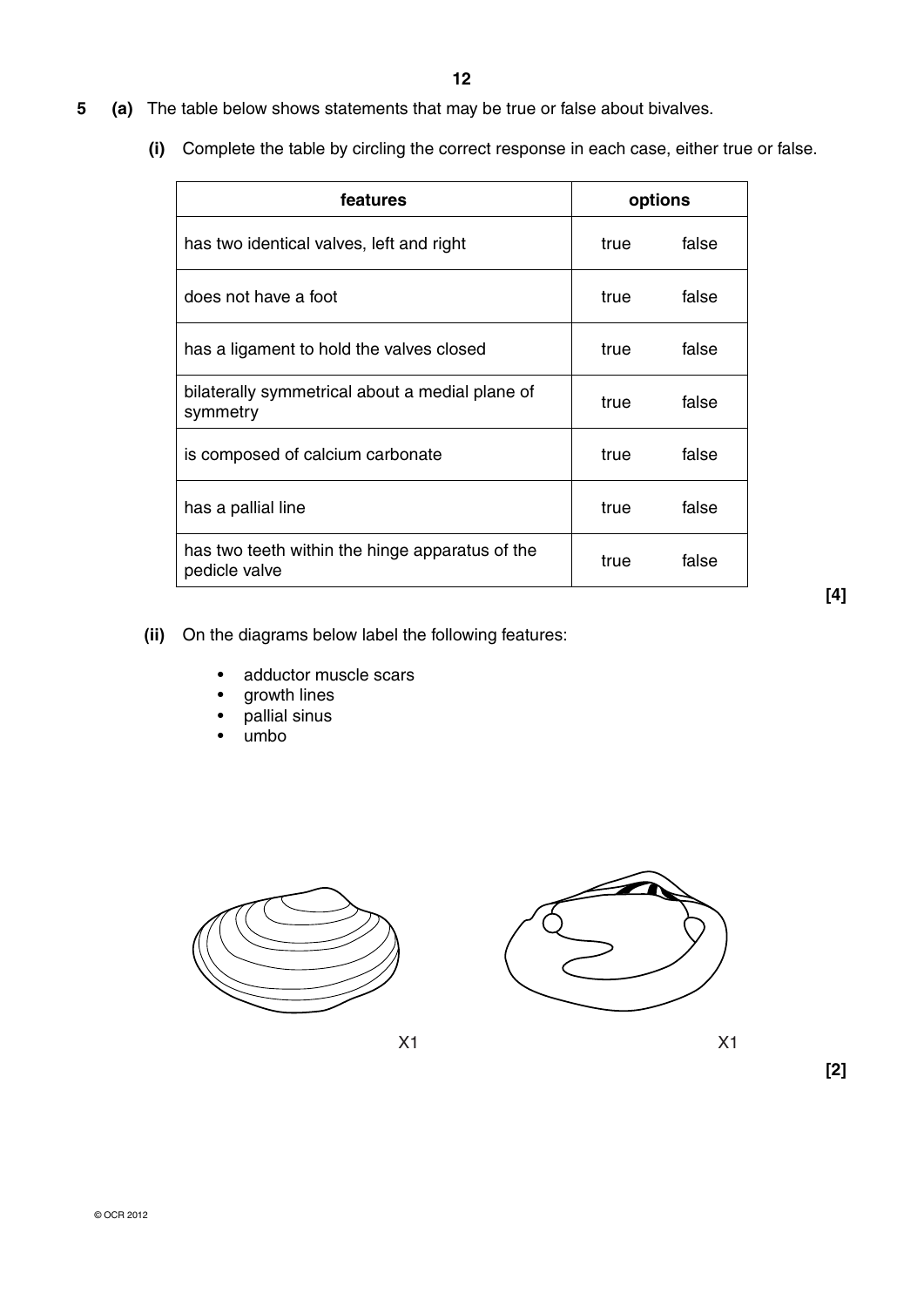- (b) Describe and explain the adaptations shown by different epifaunal bivalves to live in the following environments. Use labelled diagrams to illustrate your answers.
	- $(i)$ high energy marine environment on a rocky shore

 $[3]$  $(ii)$ low energy marine environment with soft muddy substrate  $[3]$ (c) Explain how studying bivalves alive today can allow us to understand assemblages of bivalves in the geological record. [Total: 14]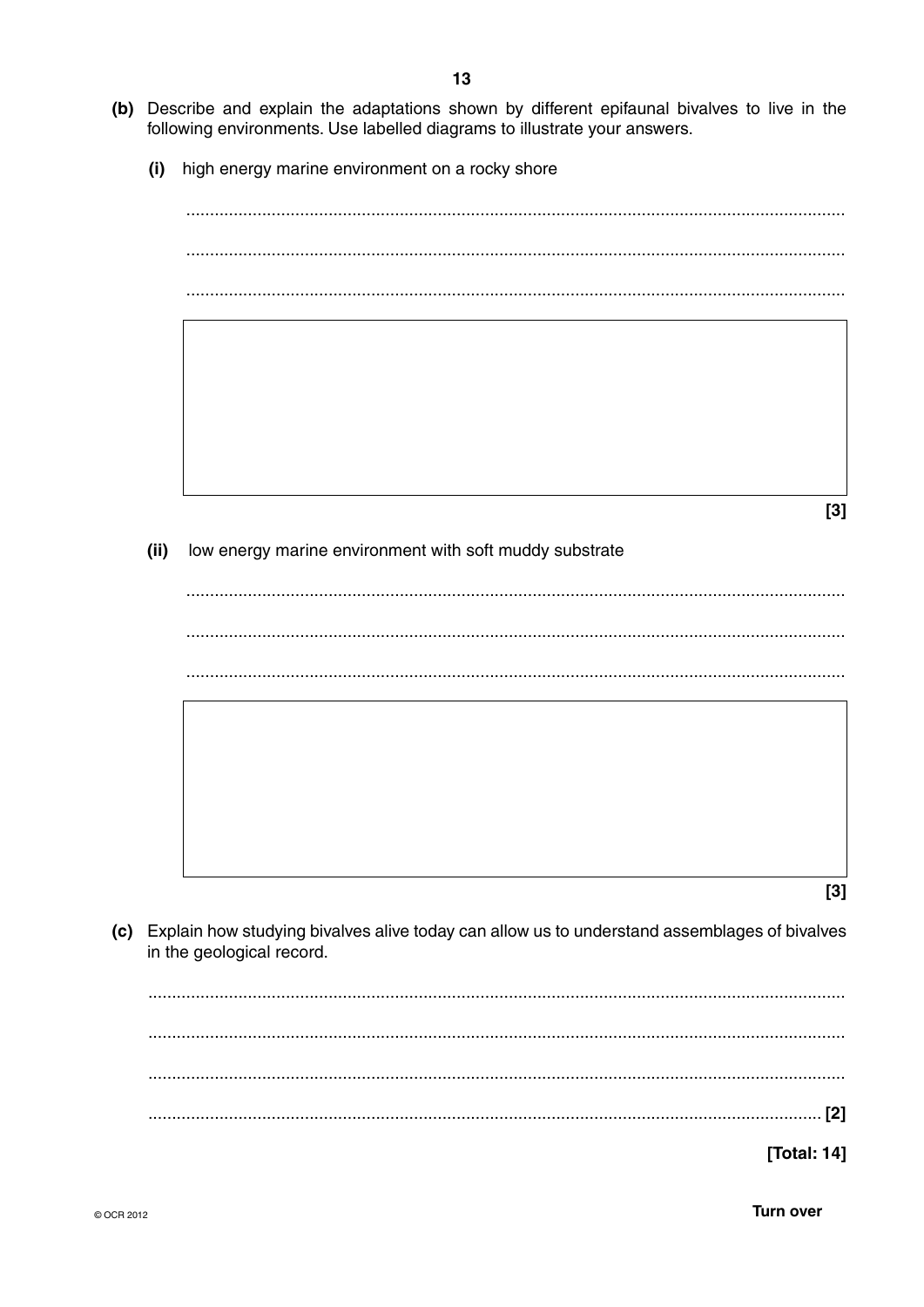Write an account of the changes in morphology of graptolites as they evolved through the Lower  $6\phantom{a}$ Palaeozoic. Labelled diagrams are essential to illustrate your answer.

 $\mathscr{D}$ You should structure your answer to describe the oldest graptolites first and include descriptions and evidence to support your ideas.

| COCR 2012 |  |
|-----------|--|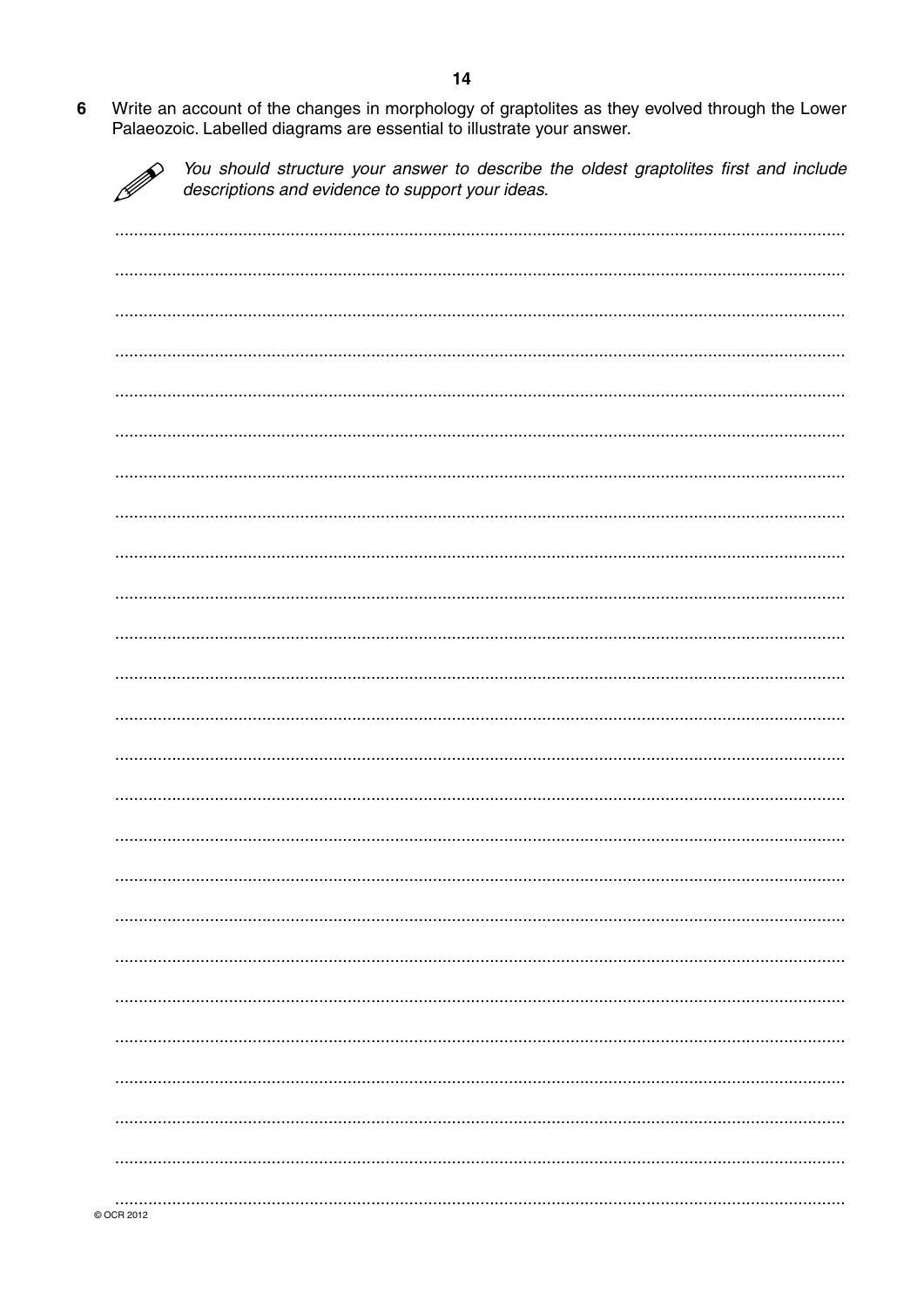## [Total: 10]

Describe the morphological similarities and differences between nautiloids and ammonoids. Use  $\overline{7}$ diagrams to illustrate your answer.



You should use external and internal morphological features that belong to both types of cephalopod and features that are different.

**Turn over** © OCR 2012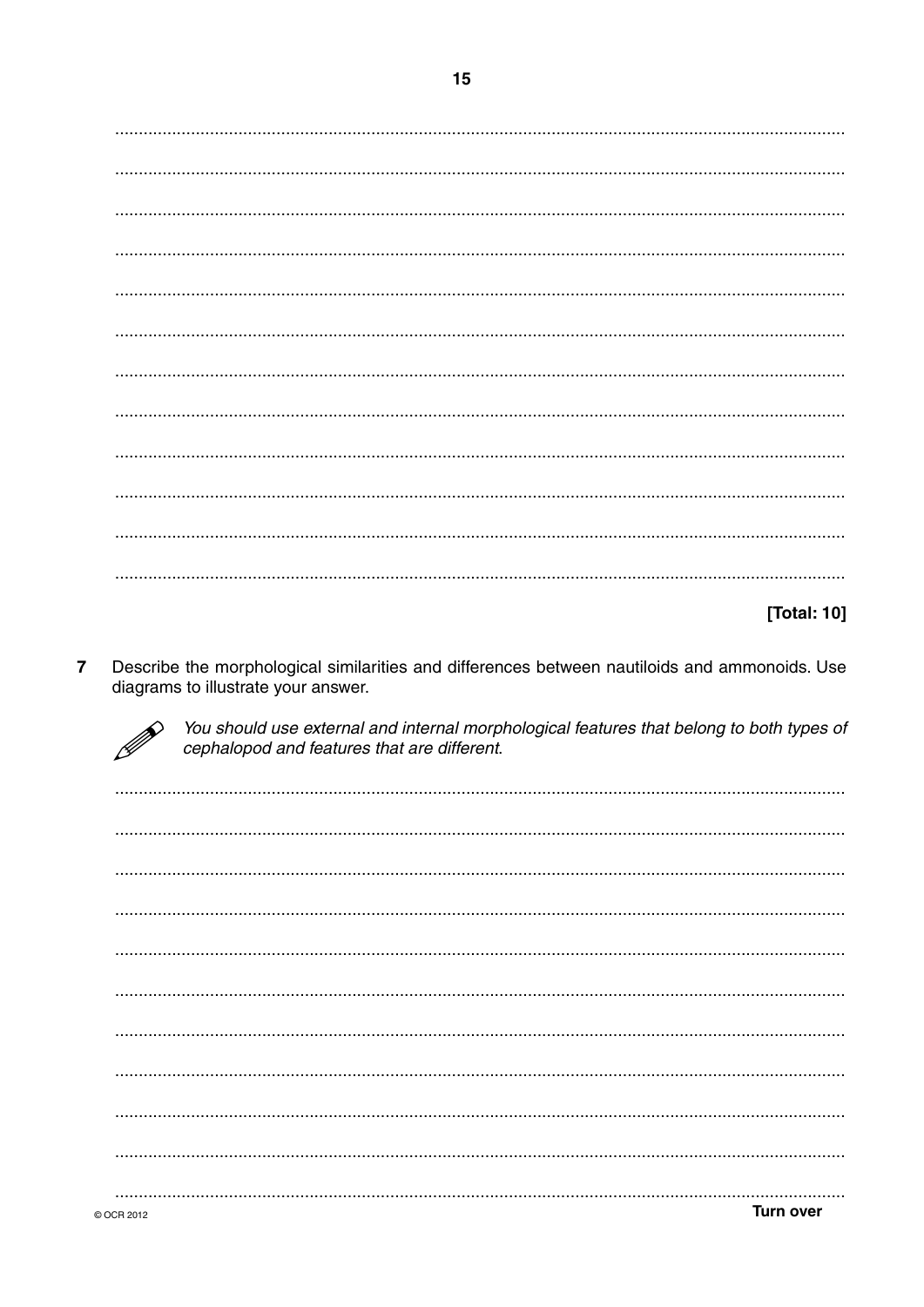# OF QUESTIO

[Total: 10]

|  |  | <b>END OF QUESTION PAPER</b> |  |
|--|--|------------------------------|--|
|  |  |                              |  |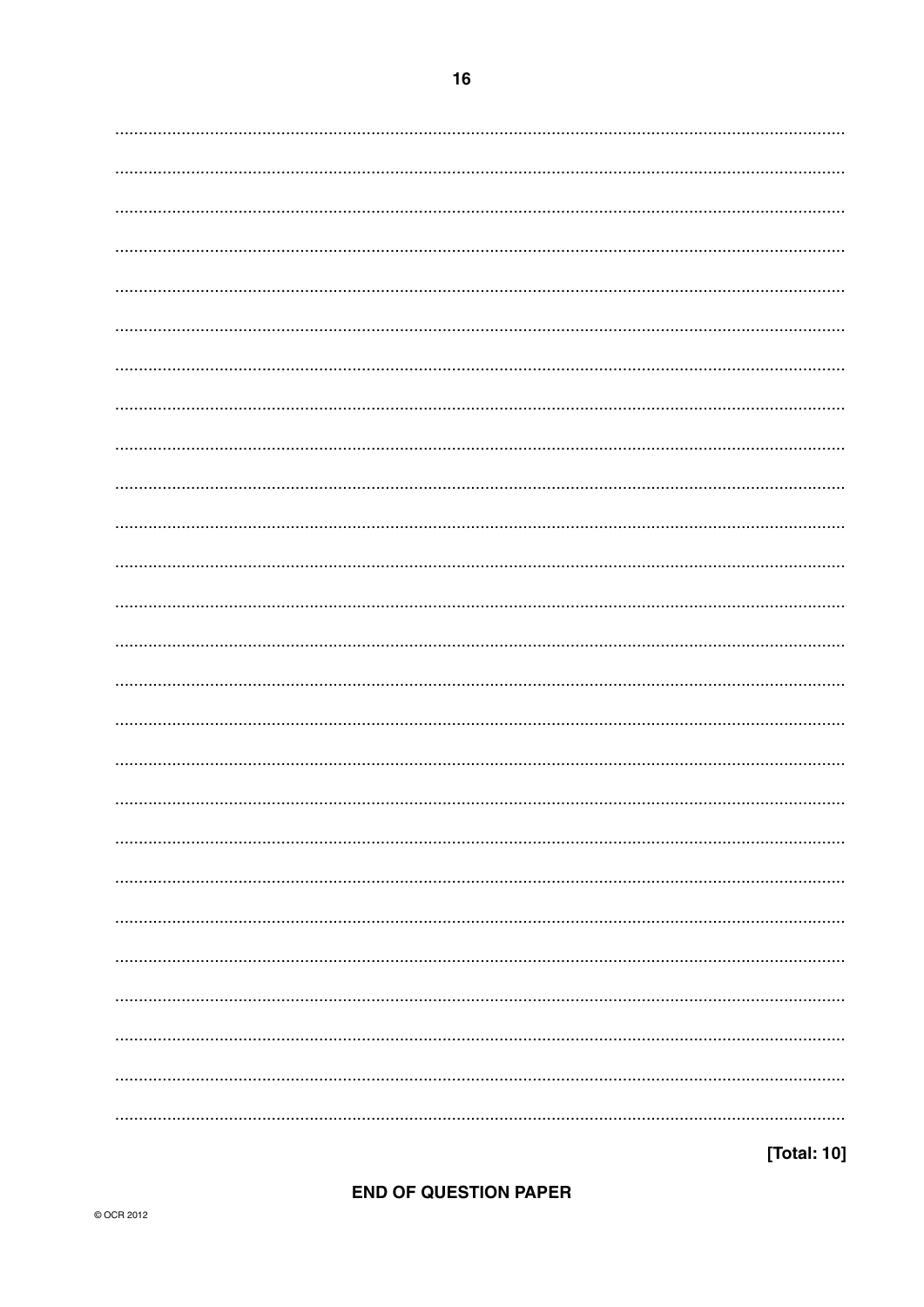#### **ADDITIONAL PAGE**

If additional space is required, you should use the lined pages below. The question number(s) must be clearly shown.

© OCR 2012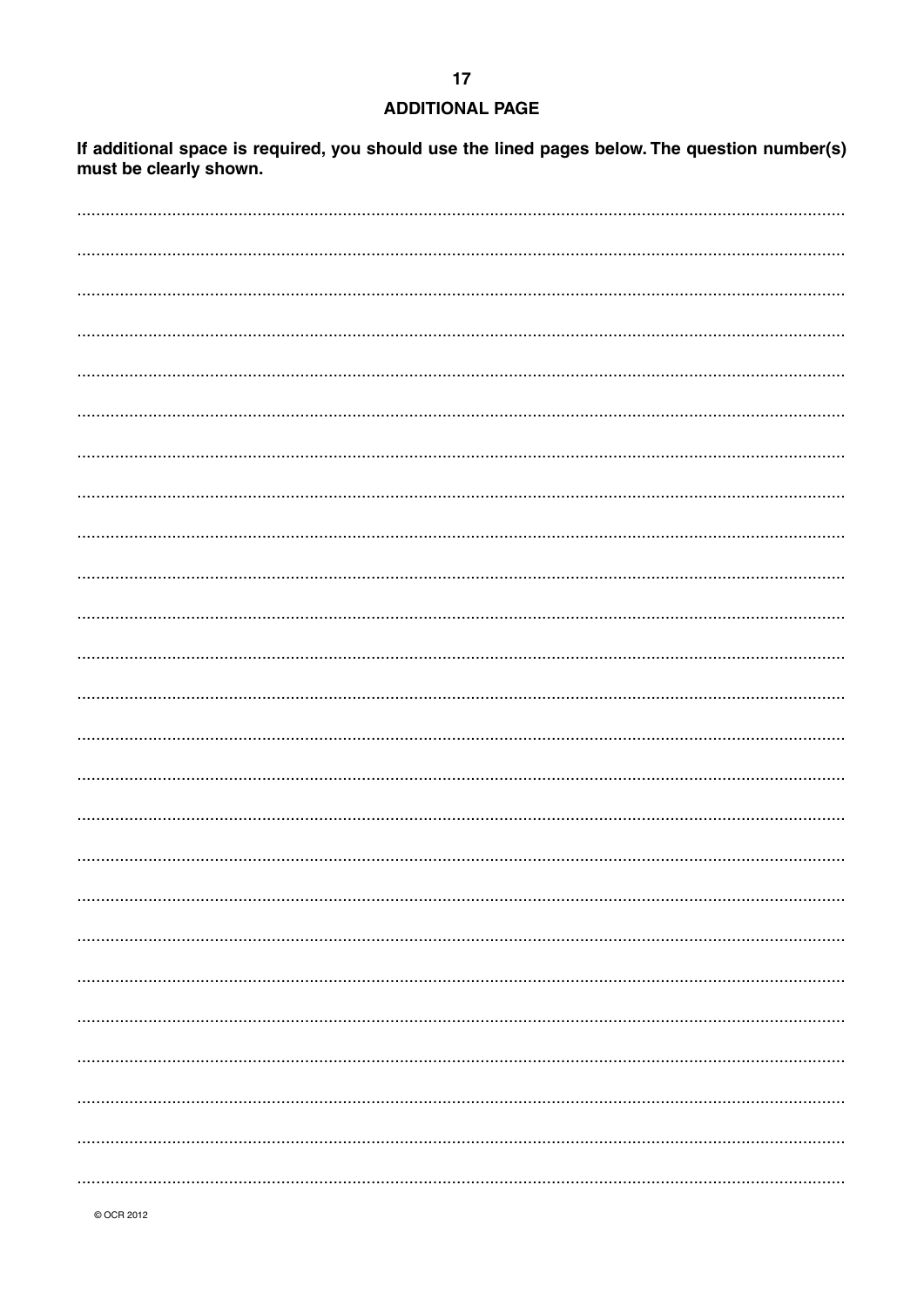|  | <b>ADDITIONAL PAGE</b> |
|--|------------------------|
|  |                        |

| COCR 2012 |  |
|-----------|--|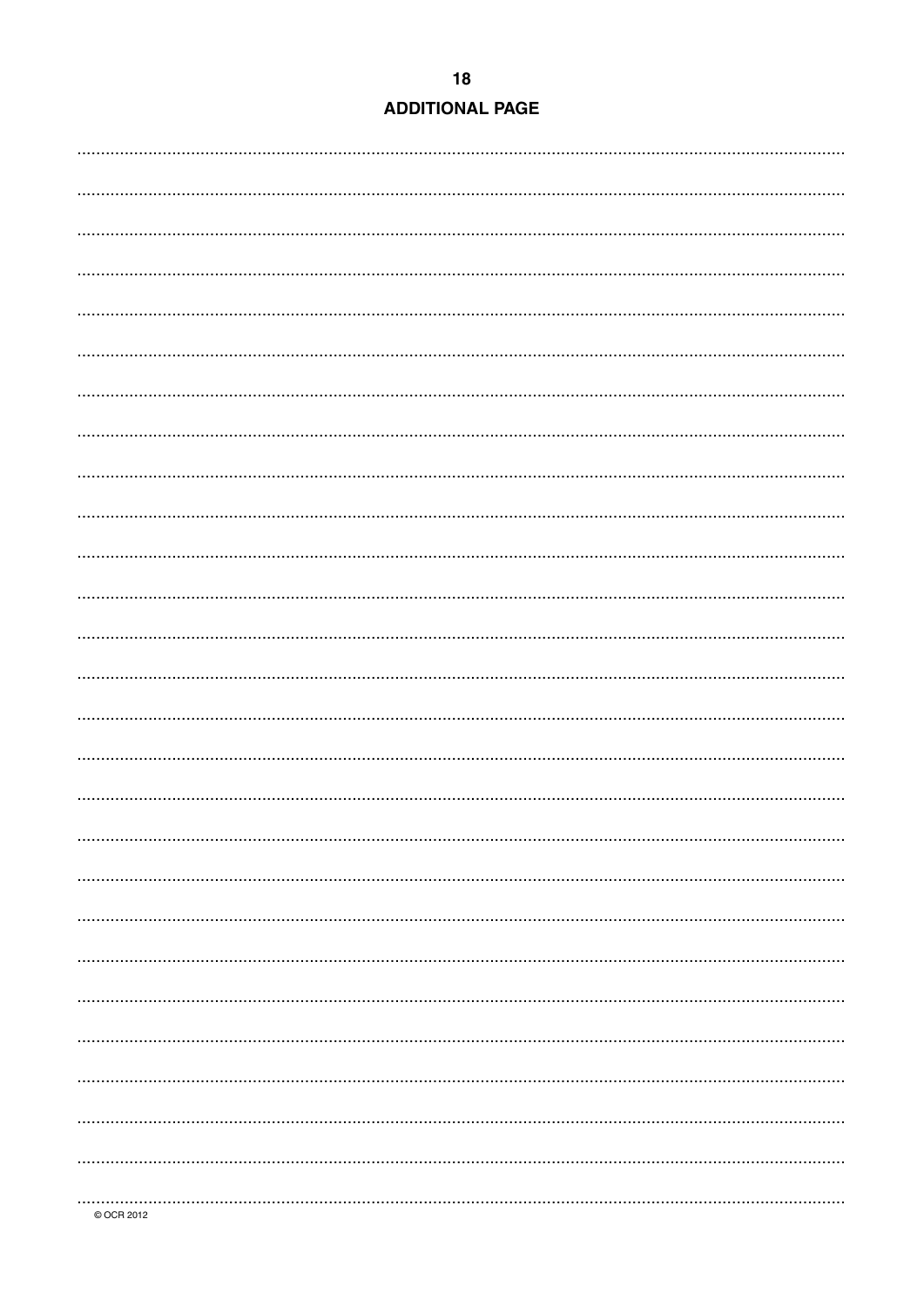**BLANK PAGE**

# **PLEASE DO NOT WRITE ON THIS PAGE**